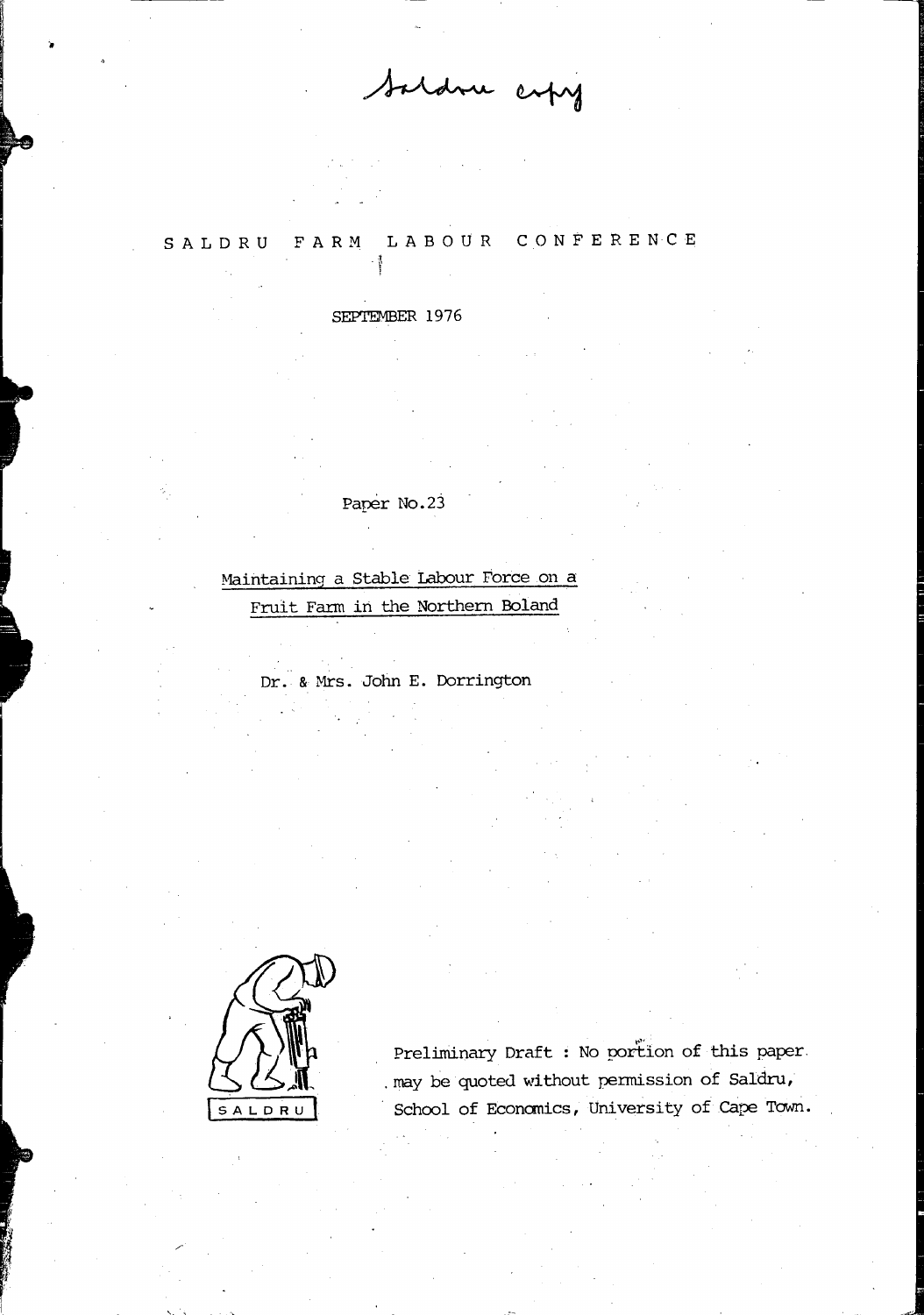MAINTAINING A STABLE LABOUR FORCE ON A FRUIT FARM IN THE NORTHERN BOLAND

 $\sum_{i=1}^n \sum_{j=1}^n \frac{1}{j}$ 

 $\mathcal{L} \in \mathbb{R}^d$ 

# Contents

Page No.

Dr. & Mrs. John E. Dorrington, 'Heidedal', P.O. Box 47, PORTEVILLE.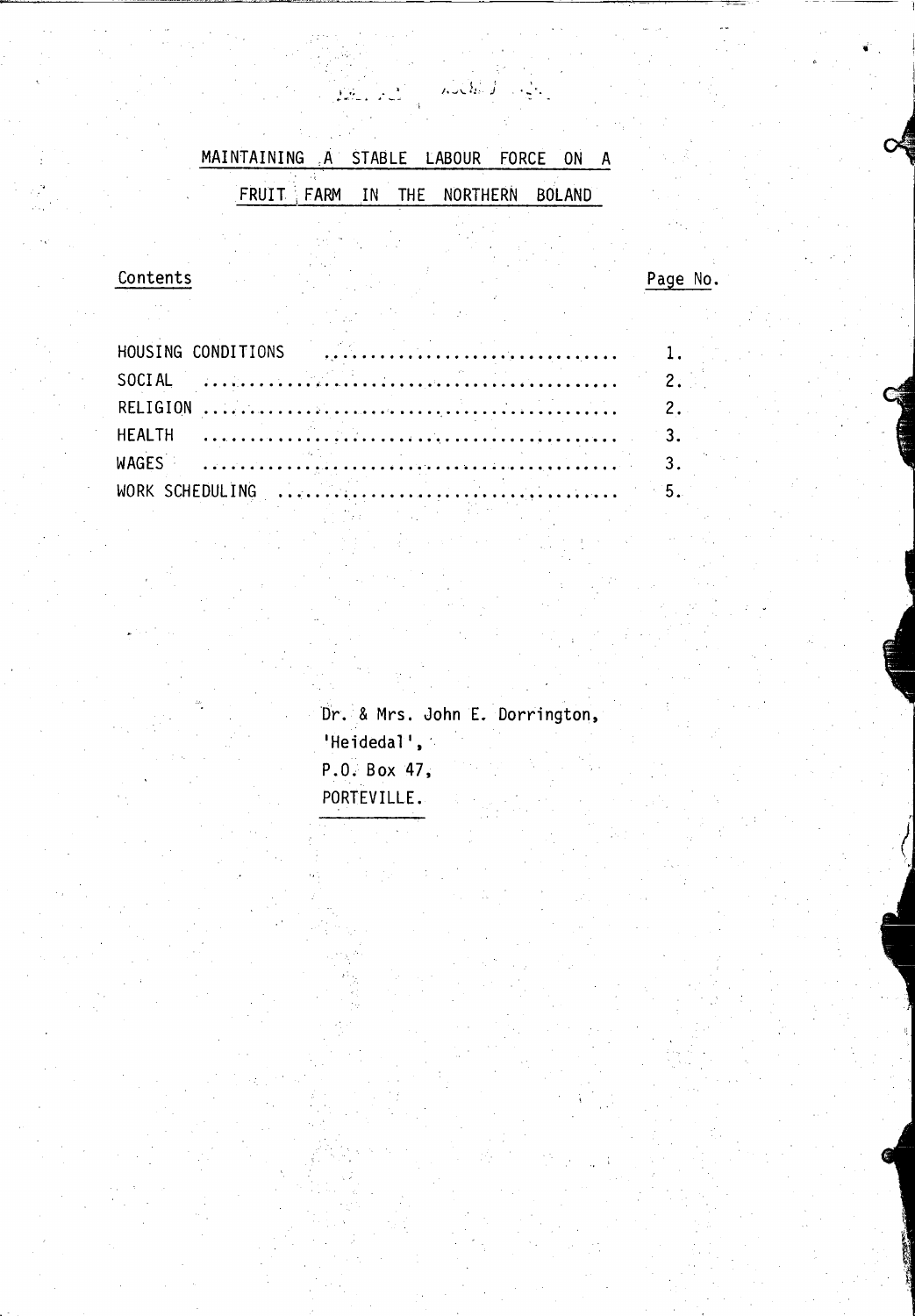# MAINTAINING A STABLE LABOUR FORCE ON A

#### FRUIT FARM IN THE NORTHERN BOLAND

Our farms lie ona piateau in a mountain range about 100 miles north-east of Cape Town and 18 miles to the town. We form part of a small fruit growing area surrounded by grain and sheep farmers in the valley below. When we came here 16 years ago the labourers were accustomed to working from sunrise to sunset including Saturdays and it used to take us most of the day getting round to them all for their customary six tots of wine per day; this amounted to two and a half bottles per day! Weekends frequently were soent in drunken brawls as wine was brewed from freely available kaffircorn and yeast. Such sprees could last from anything from 3 to 5 days when saturation point was apparently reached. Labourers were given rations in lieu of wages and paid sums of money twice a year. These were about  $R4.00$  per year and they were then taken to the village where the money was promptly spent on more wine.

We felt this situation intolerable and that weekly wages should be paid so that an awareness of money could be built up. They were mostly illiterate and were unaware of the denominations of money, let alone what one could buy with it. Also it was undignified for them to be under the influence all day quite apart from the poor productivity. We told them that only one bottle of wine would in future be given at night. Those who could not accept this could leave. Not one left. Other farmers in our area give no wine at all but their farms are dens of shebeening and a constant source of brawls. Those of our staff who over indulge and cause discontent are deprived for two weeks of their wine the daily reminder of this misbehaviour has to be seen to be able to appreciate its sa1utory effect. Of late we have not had to meet out such punishment as drunkeness has receded into near non-existence.

# HOUSING CONDITIONS

..  $\rightarrow$ 

! I ~

> At the outset the labourers' cottages were in an appalling state housing anything from a few to 15 in three small rooms. This was rectified by having a cottage for each married couple, the number of rooms depended on the size of the family. Water has been laid on to each house and some have electricity where Escom points are near at hand. It is the custom still today that illegitimate babies are dropped with the grandmothers but here we stand very firm, and warn all youngsters that this is not tolerated. We can claim to have achieved success in this field.

> > ,'1'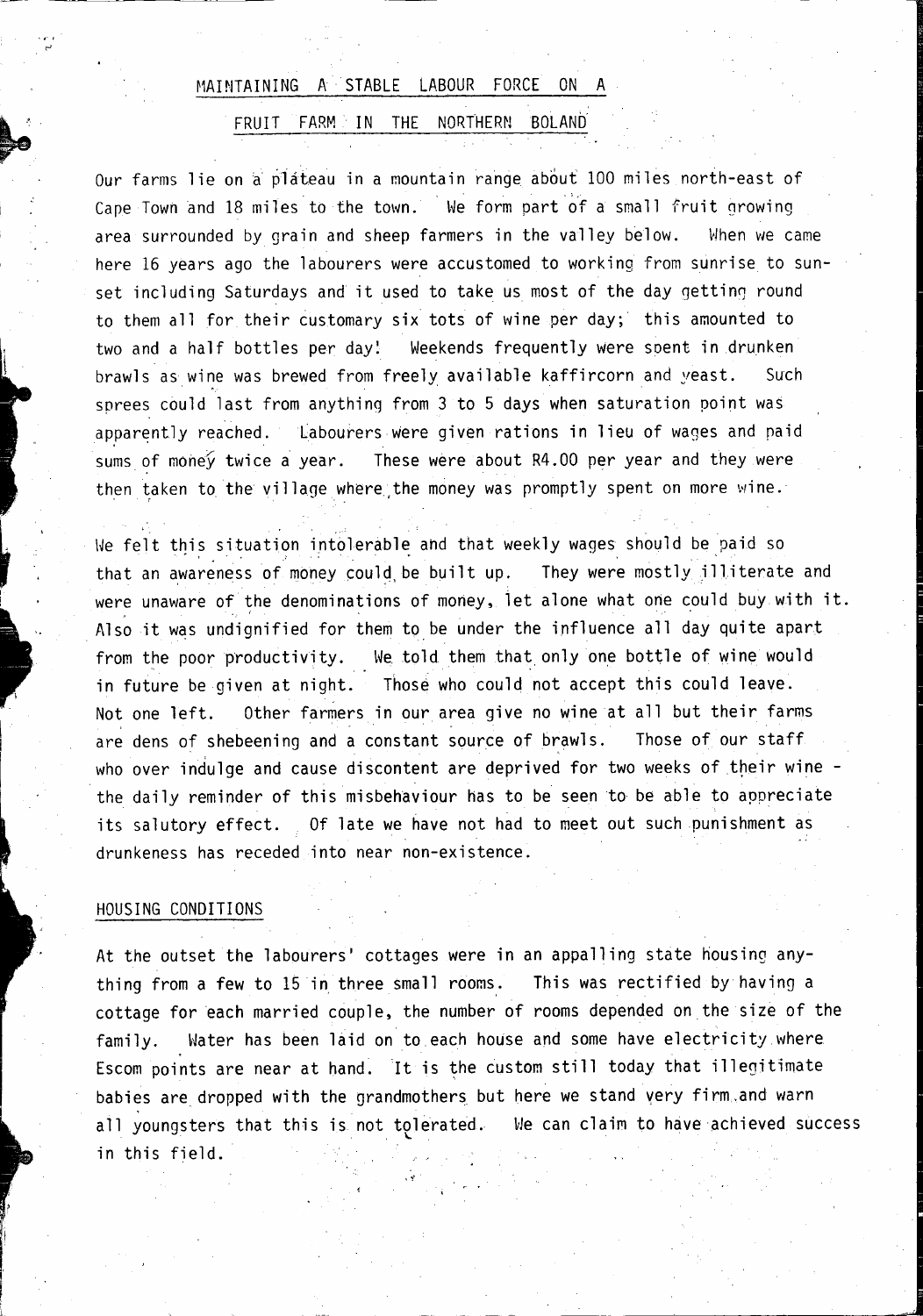In order to encourage the women to take a pride in their home we provide seeds and flowers annually and a yearly prize' is awarded. Less litter is now evident around their houses. We make special efforts to purchase suitable furniture' so that the essentials are to be found in each home.

# SOCIAL

We encountered a lot of in-quarreling between the labourers on our three farms when they had to work in a team especially amongst the women. to acceptable levels by arranging social functions each month. This we reduced Balanced film shows were much enjoyed where the women took turns to make soup and sandwiches which were sold for funds for their school, church or soup powder from the School Feeding Scheme. We are now planning to provide a coloured TV set in rlace of the film shows. Physical games like soccer and football have not been a success mainly we believe, because they are weekdays active physically in their work and for recreation they need mental and visual exercise. On the few occasions that we have brought our own TV set to the farm we have noticed a far more general interest to view the box without persuasion as was in the case with films. Even more gratifying is the complete disappearance of idleness over the weekends at which time the younger set migrated to the shebeens leaving their family alone at night while they over indulged.

 $\overline{\phantom{a}}$ We feel convinced that television will prove a great boon to the farm labourer as its up-to-dateness will never fail to be attractive to these folk in outlying areas.

### RELIGION

We actively encourage our people to become members of their church and make special efforts to take them to church regularly. We do net tolerate living together unless married. Failure here leads to one child after another born out of wedlock and dumped on the parents. Similarly, a married couple have a happier family life and home atmosphere and this markedly reduces the illegitimacy on our farms. We have had good results where the bond with the church has been made. Working in advance for their church functions like bazaars, takes weeks of planning and here the team spirit is activated with competitive targets for each group. Participation of members in the running of their church is also encouraged as the status of being deacon or warden is much sought after. All we have to do is to make sure their enthusiasm does not wane. Fortunately we have had the full support of their minister who is held in high esteem by all.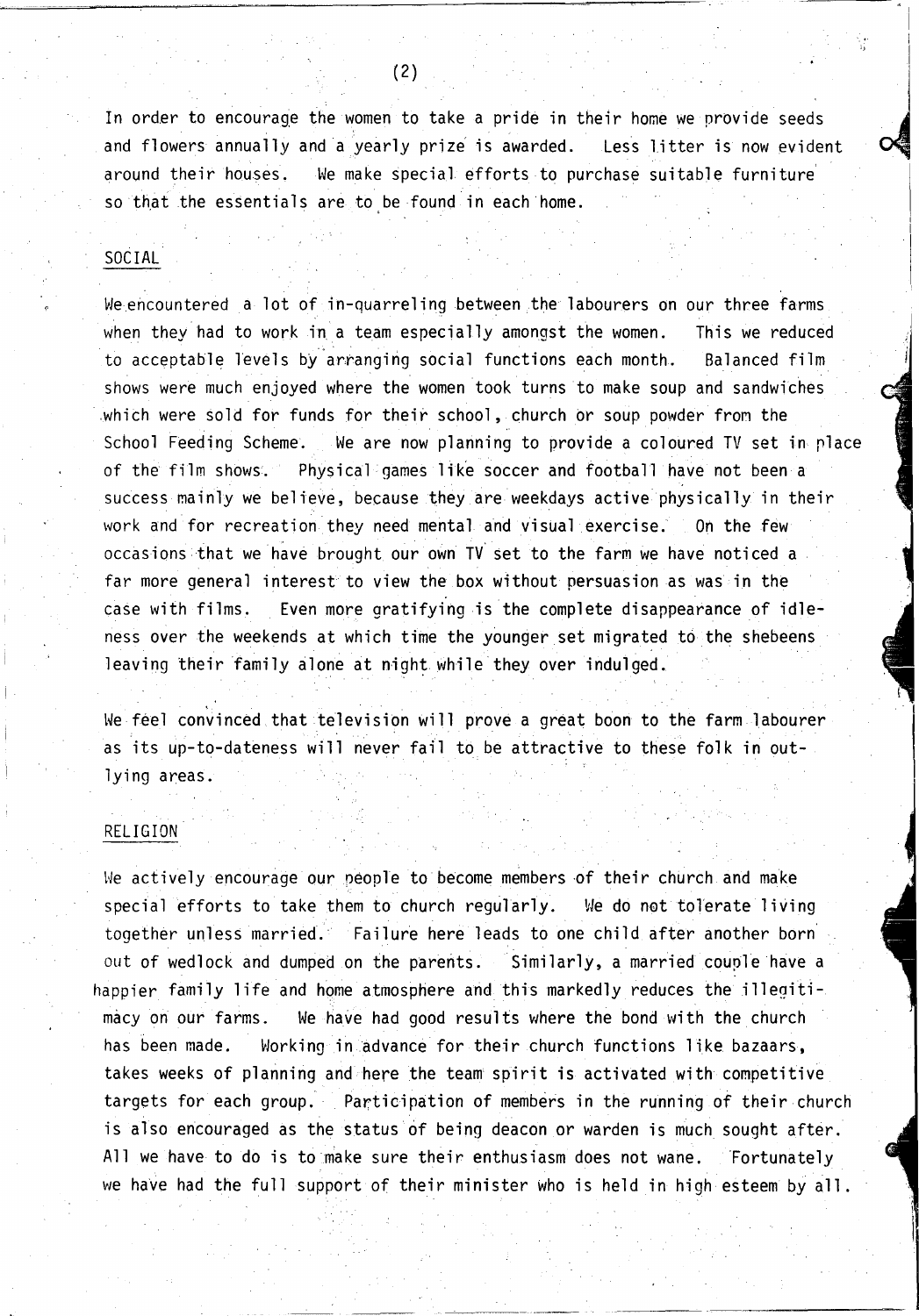# HEALTH

A balanced diet, adequate food and a healthy body ensures a productive labourer on any farm. Their purchases are carefully watched so that luxury overbuying does not occur from our farm shop. Advice is always given even though not sought at times. Basic good good comes first with adequate protein so essential where physical exercise is performed most of the day. We frown on sweets with low nutritional value and encourage wholesome chocolate types. We run a non profitmaking shop purchasing almost always at the best wholesale prices or where specials are offered. Fruit is given throughout the year from our coldstore and vegetables are bought when none is available locally. Medical and dental expenses are paid by the farm but with the newly established dental schools in the Peninsula we are hoping to arrange special sessions where a more conservative approach will be established. This will be an expected uphill struggle as dental clearance is something the labourers look forward to and are proud of.

Family planning is carefully explained to old and young so that each couple has its needs and desires discussed and cared for. We have found hygiene and sex talks of great interest and help enabling them to understand what the PILL is all about. Rainy days are ideal to get such messages over to the whole staff. They now discuss family planning openly - before it was a problem to get the men to allow their wives to take the pill. A clinic is held on our mountain regularly by the Divisional Council and this has . been of immense value to us. Maternity cases are dealt with in the town.

With the high C.O.L. the wives are given ideas of how to make more economical use of the expensive items like meat and fish. These form a very large portion of the purchases. Powdered soups are handed out in the winter months as additional protein enriched food and a marked improvement has been noted by the school teachers in the concentration of these pupils.

#### WAGES

All wage scheduling is done on a productivity basis. Those with administrative and organising abilities are the best paid and special talks are given to them either in groups or alone to sort out inherent weaknesses. Wages vary from R22.00 to R15.00 per  $5\frac{1}{2}$  day week with free housing, electricity, water, medical and dental services as'well as in most cases subsi- . dised meat and groceries. Wives are paid on a daily basis and average RB.OO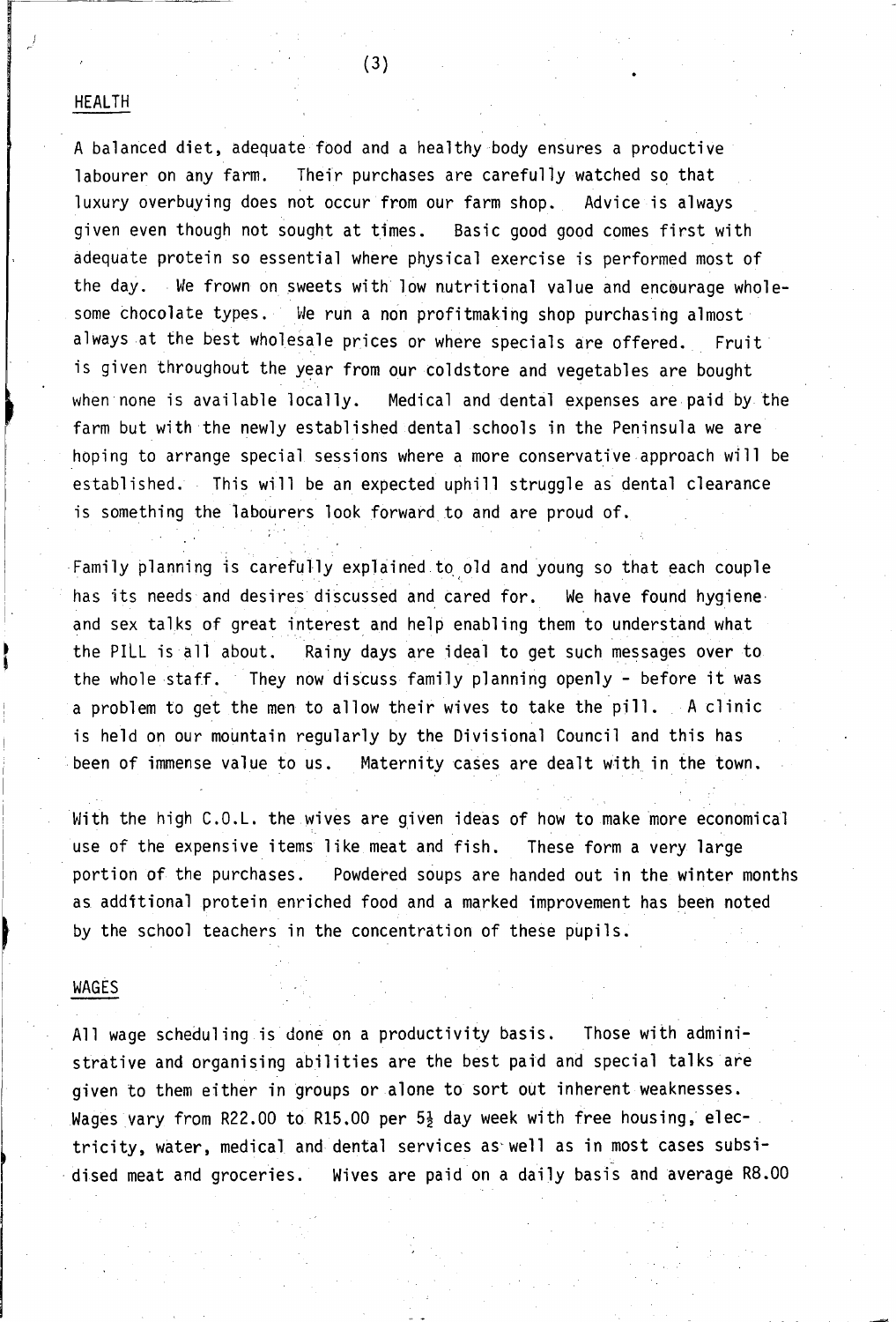per 5 day week. We actively encourage all the wives and single girls to work so that they are engaged for at least 9 months of the year. However, they have shorter working hours so that they can do their domestic chores in time. Frequently an afternoon in a week is given off so that they can catch up with the laundry, baking etc. In this way we ensure that when the husband arrives home at night (we make sure he is in his home before dark so that the children will have some time with their father) he will find the evening meal already cooked. This we have found helps overcome the stresses of married life. Many families earn a substantial total wage in this: way and yet we do not interfere with the family life. In this way we have had little necessity to engage seasonal labour. It has been our belief that we would rather pay our own staff throughout the year than get outside contract labour who in fact cannot be relied upon in the years to come. Bonusses equivalent to approximately one month's wages are paid annually but here again productivity and devotion to duty are factors taken into account. We now have a stabilisation fund envisaged whereby labourers will be paid out an additional sum after two successful years. In this way we hope to keep our good staff permanently. The wives are encouraged to have a target at the end of each year. They then buy some special article from the money saved part of their wages also goes to household purchases with a certain portion retained by them for their end of the year spree. We have found they tire if there is no target at the end. All members of the farm - old and young are taken to the village at regular times on Saturdays with a view to buying special items not available from the farm shop. There they meet socially and spend time browsing in shops getting to know what there is to buy. The men are constantly reminded that they too are expected to shop and only as a minor item on their shopping list to buy wine if they deem it necessary. Only an amount which they themselves must decide on, should be purchased so that they do not exceed their quota. Over-indulgence with brawls are not  $\cdot$ tolerated. Those quilty are debarred from the next trip to town. The salutory affect this has, has also to be seen to be appreciated.

Xmas presents we deal with much more personally and much planning goes into this exercise so as to ensure the present is both useful and liked. is has, has also<br>eal with much most<br>of to ensure the<br>e so arranged the

, ... . Annual holidays are so arranged that almost all of the staff are away simultaneously. We have found a seaside holiday more beneficial and a great success. Here again much careful planning and preparation must precede the trip so as to ensure a smooth trouble free stay. Just giving them a week off and expecting them to 'find their own way around does not work out.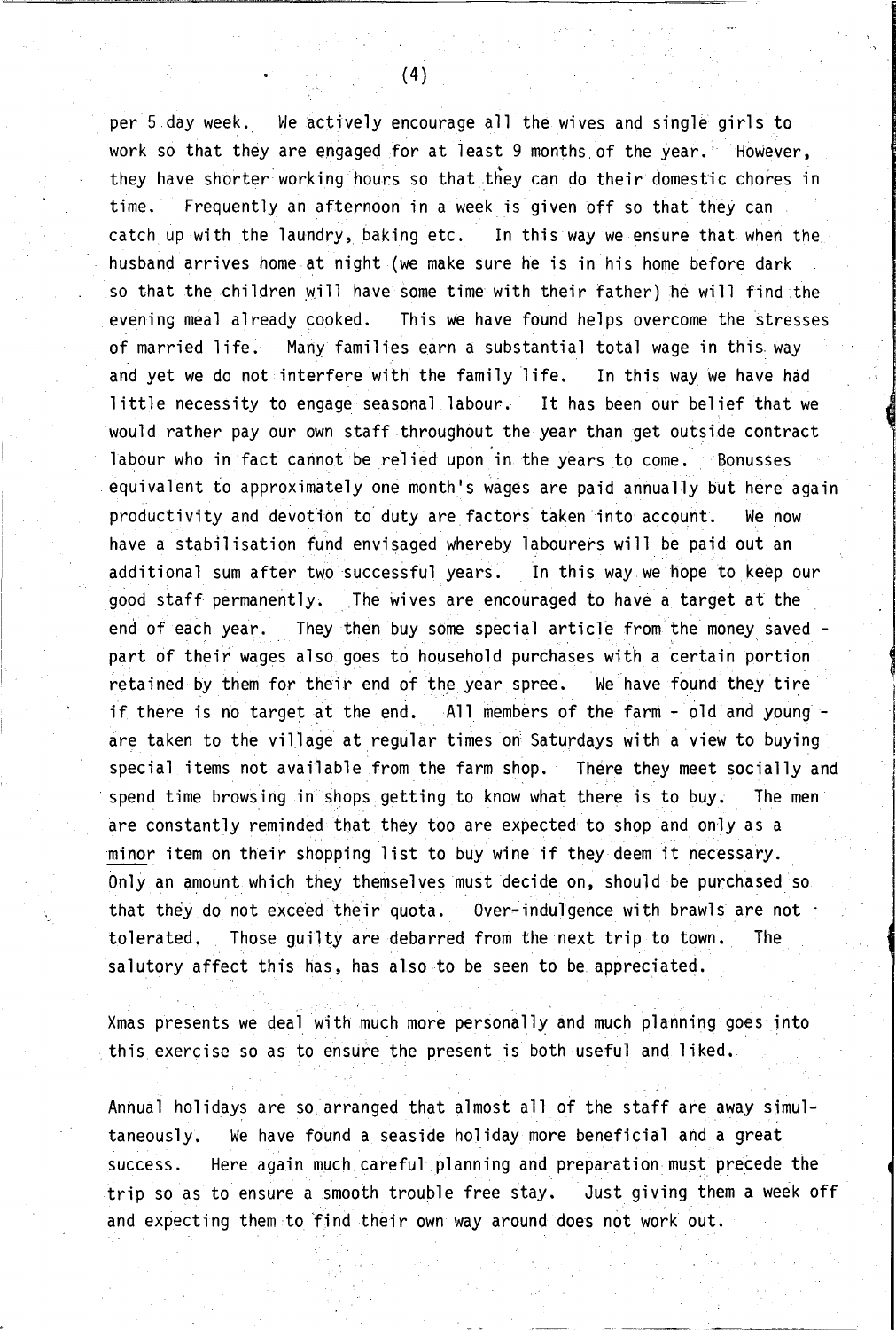They remain at home, become bored with the forced idleness and derive no benefit whatsoevery . They welcome a return to work which is evidence enough of a failure. It is of importance for them to get completely away from the farm to really derive the best benefit of the holiday.

#### WORK SCHEDULING

-'

 $\mathbb{I}$ 

 $\mathbb{I}$ 

A factor in our opinion of utmost importance in maintaining a permanent labour force is active and constant Communication amongst the staff. Adequate background information and explanation must precede any new venture if it is to be successful. Full knowledge of the principles involved, the method to be adopted and the result desired, is essential if a happy team spirit is to be created. We are making more and more use with very pleasant results of the women doing the work formerly the accepted work of the men. Once the fundamental ideas are explained to the girls they take a pride in doing it better than the men. It is important to ensure that the staff understand what is expected of them and why it is to be done in a certain manner if success is to be achieved. Pride of achievement flows automatically. In our opinion communication is absolutely basic and essential.

To facil itate this 'our farm' spirit we have a committee establ ished. This consists of 5 - two are elected by the staff themselves while I nominate the other two with myself as chairman. Monthly meetings are held at which all facets of the farm are discussed. Minutes are kept and all new schemes are well evaluated at such meetings. Staff welfare, social working conditions, housing, recreation etc., all form part of the agenda. These meetings must be frank, open discussions and mostly in committee to have the desired success. We have derived an amazing amount of benefit and insight from these meetings and have simultaneously had our ideas and desires disseminated to the whole staff by these committee members.

We also make much use of Kromme Rhee training centre and will not allow anyone for example, to use a tractor unless he has been on a tractor course. We have sent our young boys on the youth course as well so as to enlighten them to the future of a farm labourer as a career.

To maintain a happy and stable force on a farm requires the farmer to be absolutely honest, fair and strict with whomsoever he deals. Understanding of their way of life aids one at arriving at the correct decision. On several occasions where a real problem has arisen, it is often wise to delay giving a verdict in order to let heated parties cool off until the